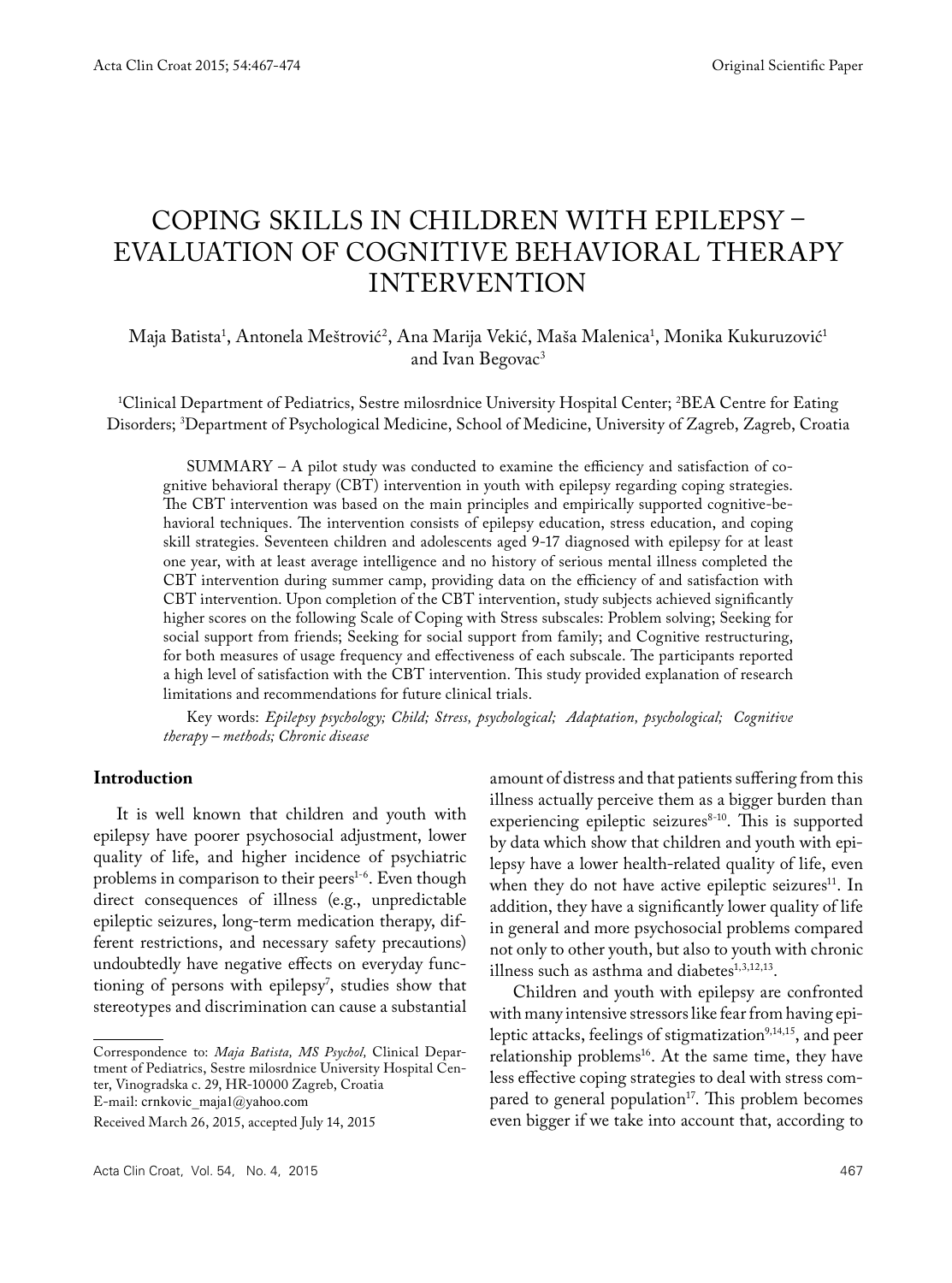patient self-reports, stress is one of the most common precipitating factors for epileptic seizures<sup>18-22</sup>.

Research data indicate that coping strategies have significant impact on psychosocial outcomes of patients with epilepsy and that psychosocial support should be an integral part of the treatment, especially for younger patients who are still in the process of development and are confronted with a lot of challenges while growing up. The benefits of strategies directed to active problem solving and searching for social support are especially prominent<sup>10,17,23</sup>. That is why recent approaches to patients with epilepsy include focusing on coping strategies and patient perception of their illness<sup>23</sup>. According to Smeets *et al*.<sup>24</sup>, improving selfefficacy and coping skills can contribute to better adjustment to epilepsy, better social status and better employment opportunities. Cognitive-behavioral approach has been documented as an efficient and commonly used method for improving a variety of important psychosocial outcomes in children and youth with chronic illnesses including epilepsy<sup>25-28</sup>.

The aim of this study was to explore the efficiency of short cognitive-behavioral therapy (CBT) intervention regarding coping strategies, which was conducted during 8-day camping for youth and children with epilepsy, offering additional implications for clinical practice.

# **Subjects and Methods**

# *Intervention development*

Development of CBT intervention aimed at increasing coping skills in children and youth with epilepsy started with thorough review of the literature. Two psychologists with expertise in pediatric, clinical and health psychology and having participated in summer camp created CBT intervention for increasing coping skills in children and youth with epilepsy.

One of the experts was involved in CBT education and had experience in clinical work with children and youth with epilepsy. External expert (clinical psychologist) provided constructive feedback on the psycho-educative workshops created and helped with final revision of the intervention.

The contents of CBT intervention was divided in two parts: psycho-educative part aimed at increasing coping skills (led by two psychologists) and educative part addressed the symptoms of epilepsy (led by two neuropediatricians). The program was structured into modules, which were designed to be interactive, educative and stimulating. Trainers were actively engaging all participants and encouraging them to contribute with their comments or questions. Detailed manuals for trainers were prepared to ensure adherence to the planned design of workshops. Workbook was administered to every participant, and during workshops colorful PowerPoint presentations were projected as side material. All materials were reviewed and approved by external expert (clinical psychologist).

## *Module contents*

Part of the intervention focused on education on epilepsy symptoms had three modules (Table 1), as well as the part focused on increasing coping skills (Table 2). The main goals of CBT intervention were as follows:

- to inform participants about possible coping strategies
- to promote use of more appropriate coping strategies
- • to decrease distress and discomfort that participants experience because of their illness
- to encourage sharing experiences and social interactions in the group
- to educate participants about epilepsy and how to improve their quality of life

| Title                           | Contents and goals                                                                                                                                        |
|---------------------------------|-----------------------------------------------------------------------------------------------------------------------------------------------------------|
| Epilepsy in general             | Definition and types of epilepsy; causes of epilepsy                                                                                                      |
| Epilepsy and me                 | Medications; factors that affect seizures, treatments                                                                                                     |
| Epilepsy and quality of<br>life | Quality of life with epilepsy; epilepsy and videogames; epilepsy and sports; epilepsy<br>and school; epilepsy and driving license; epilepsy and pregnancy |

# *Table 1. Epilepsy education modules*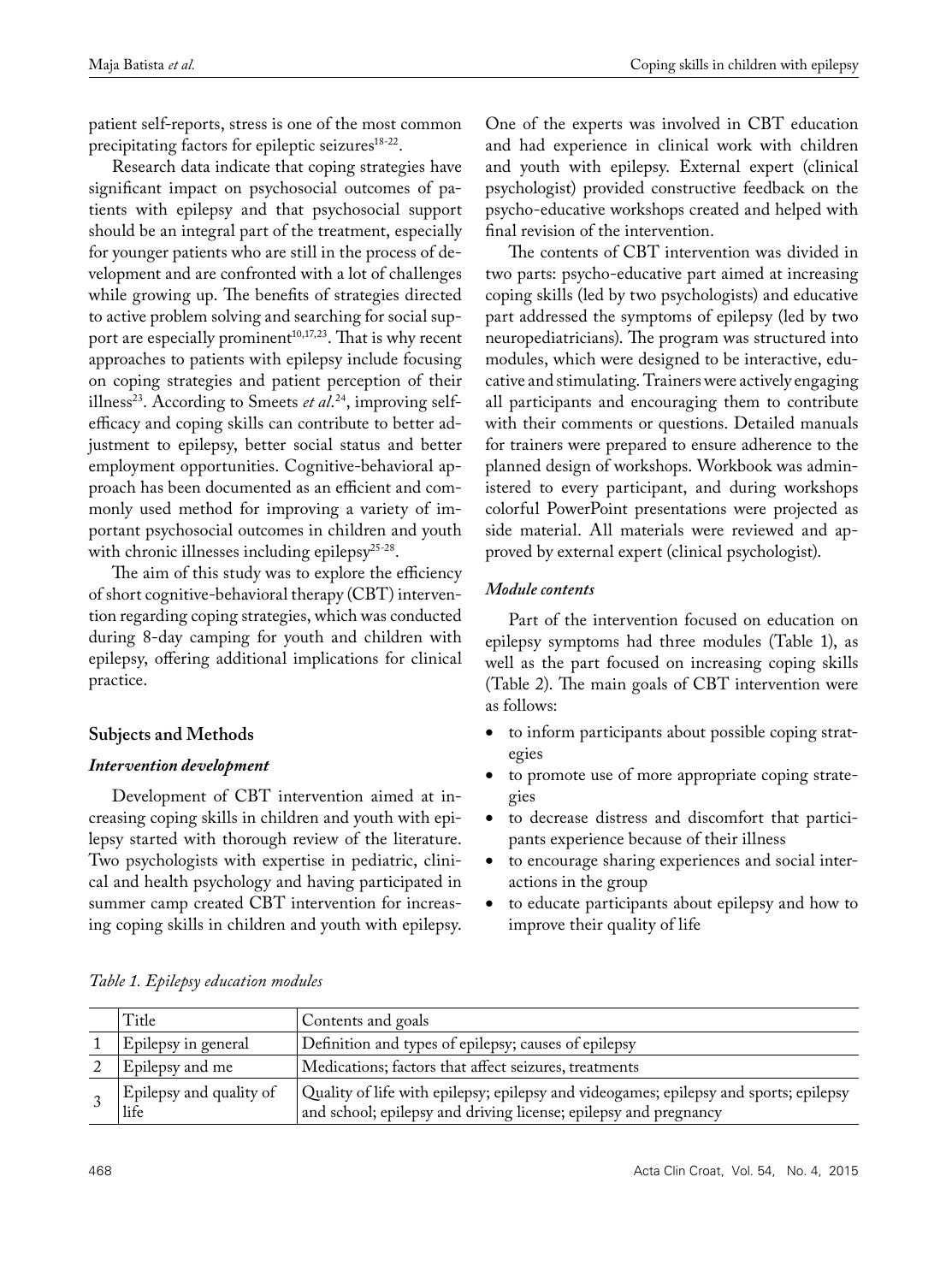### *Subjects*

The study sample included 17 children and youth with epilepsy, who were participating in the psychoeducative recreational summer camp in 2013. Camp participants (11 girls and 6 boys) were chosen by three neuropediatric teams from different pediatric departments in Zagreb, Croatia. Their age range was 9-17, mean age 13.4 years. All participants were diagnosed with epilepsy according to ICD-10, had epilepsy for at least one year (average length of illness was 6 years), had no serious psychiatric illness and were regularly followed-up by a pediatrician. All participants in the camp regularly took prescribed medication, except for two children (in accordance with the recommendation of the neuropediatrician).

Most of the children and youth had previous experience of participating in a camp, but with different educational contents. All of them were staying in camp without their parents and, according to selfreports, they were not worried because of it. All participants were adjusted to staying in the camp without parents. None of them had epileptic seizure during their stay in the camp and there were no dropouts from the camp or workshops. Most of the children and youth had average cognitive capacity (according to their medical records), except for two participants whose cognitive capacity was below average. For these two participants, additional assistance in workshops was provided by psychologist, in order to ensure that they could follow properly the contents of the modules.

## *Instruments*

To assess the efficiency of short CBT intervention, two knowledge tests, one scale and one questionnaire were used. All responses were anonymous and parents gave permission for participation of their children in the study.

The Scale of Coping with Stress (SUO) coping scale for children and adolescents<sup>29</sup> was used to assess different coping strategies before and after intervention<sup>30</sup>. It is intended for children aged 9-18 years, both for individual and group application. Approximate time for solving is 20 minutes. The scale measures the frequency of usage and the perceived efficiency of different coping strategies. With adjustment of instructions, it can be used for measuring both dispositional and situational coping strategies. The scale is composed of seven subscales, which describe different coping strategies: Problem solving (9 items); Cognitive

*Table 2. Education modules for stress and coping skill strategies* 

| Title                                                                      | Contents and goals                                                                                                                                                                                                                                                                                                                                                                                     |  |  |  |  |  |  |
|----------------------------------------------------------------------------|--------------------------------------------------------------------------------------------------------------------------------------------------------------------------------------------------------------------------------------------------------------------------------------------------------------------------------------------------------------------------------------------------------|--|--|--|--|--|--|
| <b>Stress</b>                                                              | Defining stress and understanding how it is caused<br>Recognizing symptoms of stress<br>Understanding effects of stress on the entire body: thoughts, behavior,<br>physical reactions and emotions<br>Introduction to coping strategies                                                                                                                                                                |  |  |  |  |  |  |
| Coping                                                                     | Sharing experiences about stressful events<br>Becoming aware that stress is part of everyday living and how impor-<br>tant it is to learn how to cope appropriately<br>Explaining different coping strategies (primary and secondary coping<br>skills)<br>Recognizing there are different possible responses to the same situation<br>(behavior change)<br>Changing thoughts (cognitive restructuring) |  |  |  |  |  |  |
| How to cope with different<br>emotional challenges related to<br>epilepsy? | Using creative ways to define and elaborate problems (problem solving)<br>Recognizing that different coping strategies are appropriate in different<br>situations<br>Summarizing and synthesizing new skills and knowledge<br>Sharing new insights and ideas how to apply knowledge in everyday<br>life                                                                                                |  |  |  |  |  |  |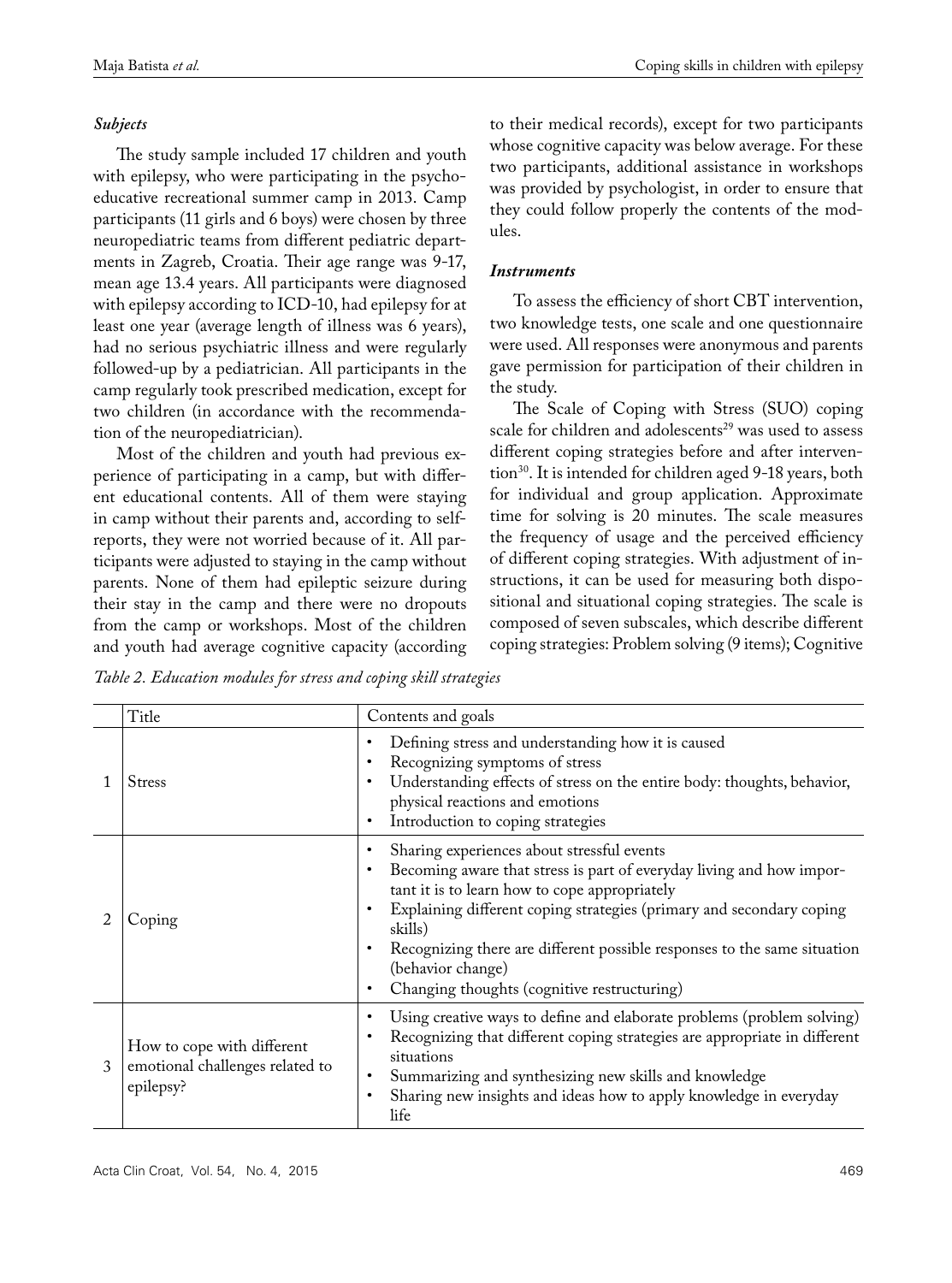restructuring (8 items); Emotional reactivity (8 items); Distraction (10 items); Avoidance (11 items); Seeking for social support from friends (6 items); and Seeking for social support from family (6 items). When solving, participants mark usage frequency and perceived efficiency for each item on a 4-point Likert scale. Examples of items: "I think about how my parents will comfort me"; "I think about something else to forget the problem"; "I try to solve problem in my head like puzzle"; "I listen to the music or write", etc. Reliability and validity of the SUO have been established<sup>29</sup>. The SUO demonstrates a replicable factor structure, stability over time, and very good reliability and validity. Before CBT intervention, participants solved the coping scale (SUO) with the instruction to estimate the usual usage frequency and perceived efficiency of every item. Immediately after CBT intervention, participants solved the same scale, but the instruction was modified, with permission of the author of the scale. On retesting, participants were told to estimate how likely they would use different strategies in the future, in hypothetical situations, and how efficient they thought they would be.

Two knowledge tests were constructed for the purpose of this study, one about epilepsy in general, and the other one about epilepsy and coping. Both tests had open and closed question types. Knowledge test about epilepsy had 21 questions in total (e.g.,  $W$ ), What is absence seizure?", "Can work on computer cause seizure?", "Can I decide for myself whether to take medications or not?"). Knowledge test about stress and coping skills had 16 questions in total (e.g.,  $W$ ) What is stress?", "Do all people experience stress?", "What are the most common physical reactions to stress?, "List all mind-traps that you know?").

Finally, participants filled in the questionnaire assessing their satisfaction with the camp in general and with the workshops. The questionnaire had 14 questions and 5 statements rated on a 5-point Likert scale (e.g., "It was exhausting"; "I learned something new about epilepsy"; "I liked participating in workshops").

## *Procedure*

Summer camp for children and youth with epilepsy was organized in 2013 by the Croatian Epilepsy Society in cooperation with Clinical Department of Pediatrics, Sestre milosrdnice University Hospital Center,

with the City of Zagreb sponsorship. Participation in the camp was free of charge for all participants. During the 8-day camp, all children were out of their place of residence, without parents, so the team of experts took care of them. The team was composed of two neuropediatricians, one pediatrician, two psychologists (one psychologist on education for cognitive-behavior therapist and one intern), two nurses and two animators. The camp included educative workshops (epilepsy and coping), fun activities (different games, performances) and recreational activities (going to beach, swimming, walks, and excursions).

The CBT intervention comprised six modules, three focused on education about epilepsy and three focused on coping strategies. Workshops were held daily, in the morning, for a period of 90 minutes. Modules about epilepsy were led by neuropediatricians in cooperation with pediatric psychologist, and modules about coping strategies were led by two psychologists (one pediatric psychologist on education for cognitive-behavior therapist and one intern from pediatric department). Different activities like role plays, problem solving techniques, presentations and behavioral rehearsals were included in the workshops to enhance interaction and active learning. Various work materials were prepared for every participant (workbook, handouts, creative materials, etc.). Every workshop was followed by small prize giving, and at the end of the modules, symbolic presents were given to participants. The SUO coping scale and two knowledge tests (one on epilepsy in general and one about coping strategies) were applied before and after CBT intervention, whereas the satisfaction questionnaire was applied after CBT intervention.

#### *Statistical analysis*

Data analysis for this study was descriptive. For testing the normality of sample distribution we used Shapiro-Wilk test for small samples. Pre- and postprogram results were compared by Wilcoxon signed rank test for nonparametric samples. The IBM SPSS.20 software was used on statistical data processing.

## **Results**

Seventeen children diagnosed with epilepsy, six male and 11 female, mean age 13.4 (age range 9-17)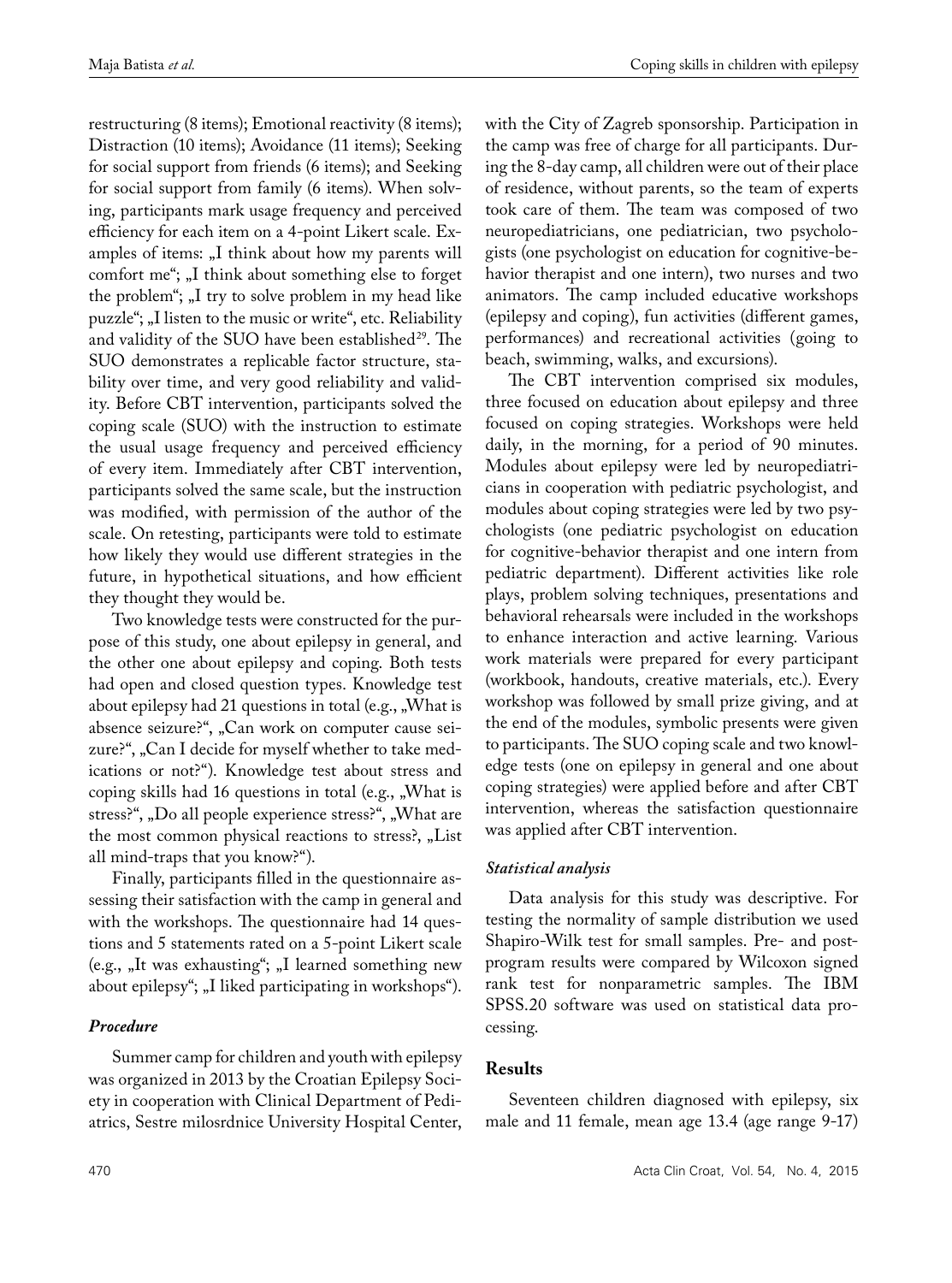| Before CBT   | RP | RP | ΙZ | IZ | ER           | ER           | PP | PP | PО | PО | KR | KR | Dl | DI           |
|--------------|----|----|----|----|--------------|--------------|----|----|----|----|----|----|----|--------------|
| intervention |    | e  |    | e  |              | e            |    | e  | F  | e  |    | e  | ÷. | e            |
| Raw score    | 13 | 14 | 13 | 14 | ד            | 6            | 8  | Q  | 8  | 10 | 8  | 10 | 13 | 16           |
| Decile       | 3  | 3  |    |    |              |              | 4  | 3  | 4  | 4  | 3  | 3  |    | <sub>6</sub> |
| After CBT    | RP | RP | IZ | IΖ | ER           | ER           | PP | PP | PО | PО | KR | KR | DI | DI           |
| intervention |    | e  |    | e  |              | e            |    | e  | F  | e  |    | e  | ÷  | e            |
| Raw score    | 16 | 18 | 13 | 16 | <sub>6</sub> | <sub>6</sub> | 10 | 12 | q  | 11 | 11 | 14 | 16 | 18           |
| Decile       | 4  |    |    |    |              |              |    |    |    |    |    |    | ⇁  |              |

*Table 3. Assessment of the frequencies and effectiveness of using different coping strategies before and after cognitive behavioral therapy (CBT) intervention*

 $f = \{ \text{frequency}; e = \text{efficiency}; RP = \text{problem solving}; IZ = \text{avoidance}; ER = \text{emotional reactivity}; PP = \text{seeking help from friends}; PO = \text{m} \}$ seeking help from family; KR = cognitive restructuring; DI = distraction

years, were included in the study. The average duration of illness was 6 years. All enrolled participants completed the study.

The mean score for the epilepsy knowledge quiz (21-item quiz) before CBT intervention was M*=*11.59. After the program, the mean score on knowledge quiz was M=16.29, which was significantly higher than the score before the intervention ( $t=3.45$ ,  $p<0.01$ ).

Also, participants scored significantly higher results on 16-item quiz on stress knowledge and coping with stress after CBT intervention as compared with the result before the intervention ( $t=3.62$ ,  $p<0.01$ ). The mean score was M=6.32 and M=14.15 before and after the intervention, respectively.

Before CBT intervention, the least frequently used and the least effective coping strategies on the SUO were Problem solving and Cognitive restructuring, while Distraction was estimated as the most effective and the most frequently used strategy. Following participation in the short CBT intervention, ratings of the frequency and effectiveness of coping strategies mainly increased and Distraction was still rated as the most frequently used and most effective coping strategy (Table 3). After CBT intervention, participants achieved a significantly higher score in SUO (both in usage frequency and effectiveness) on the following subscales: Problem solving; Seeking for social support from friends; Seeking for social support from family; and Cognitive restructuring (Table 4).

Immediately after CBT intervention, participants completed the questionnaire aiming to assess their satisfaction with participation in the camp and workshops. The results showed that 100% of the children

found their stay in the camp and participating in the modules helpful. Most of the children (64.7%) were less concerned about spending the summer without their parents. Participating in the camp had multiple benefits for the children; most of the children improved their knowledge about epilepsy, and met other children with the same illness. Meeting others with epilepsy helped most of the children feel accepted and safe; 94% of the children reported that after the camp,

*Table 4. Hypothesis test summary – related-samples Wilcoxon signed rank test in different coping strategies before and after cognitive behavioral therapy (CBT) intervention*

| Coping strategy – variable      | Level of<br>significance |  |  |  |  |  |
|---------------------------------|--------------------------|--|--|--|--|--|
| Problem solving $-f$            | $0.009**$                |  |  |  |  |  |
| Problem solving $-e$            | $0.002**$                |  |  |  |  |  |
| Avoidance – f                   | 0.622                    |  |  |  |  |  |
| Avoidance – e                   | 0.334                    |  |  |  |  |  |
| Emotional reactivity $-f$       | 0.568                    |  |  |  |  |  |
| Emotional reactivity – $e$      | 0.793                    |  |  |  |  |  |
| Seeking help from friends $- f$ | $0.020*$                 |  |  |  |  |  |
| Seeking help from friends $-e$  | $0.006**$                |  |  |  |  |  |
| Seeking help from family $-f$   | $0.004**$                |  |  |  |  |  |
| Seeking help from family $-e$   | $0.022*$                 |  |  |  |  |  |
| Cognitive restructuring $-f$    | $0.026*$                 |  |  |  |  |  |
| Cognitive restructuring $-e$    | $0.023*$                 |  |  |  |  |  |
| Distraction $-f$                | 0.073                    |  |  |  |  |  |
| Distraction – e                 | 0.151                    |  |  |  |  |  |

 $f = frequency$ ;  $e = efficiency$ ;  $*p < 0.01$ ;  $*p < 0.05$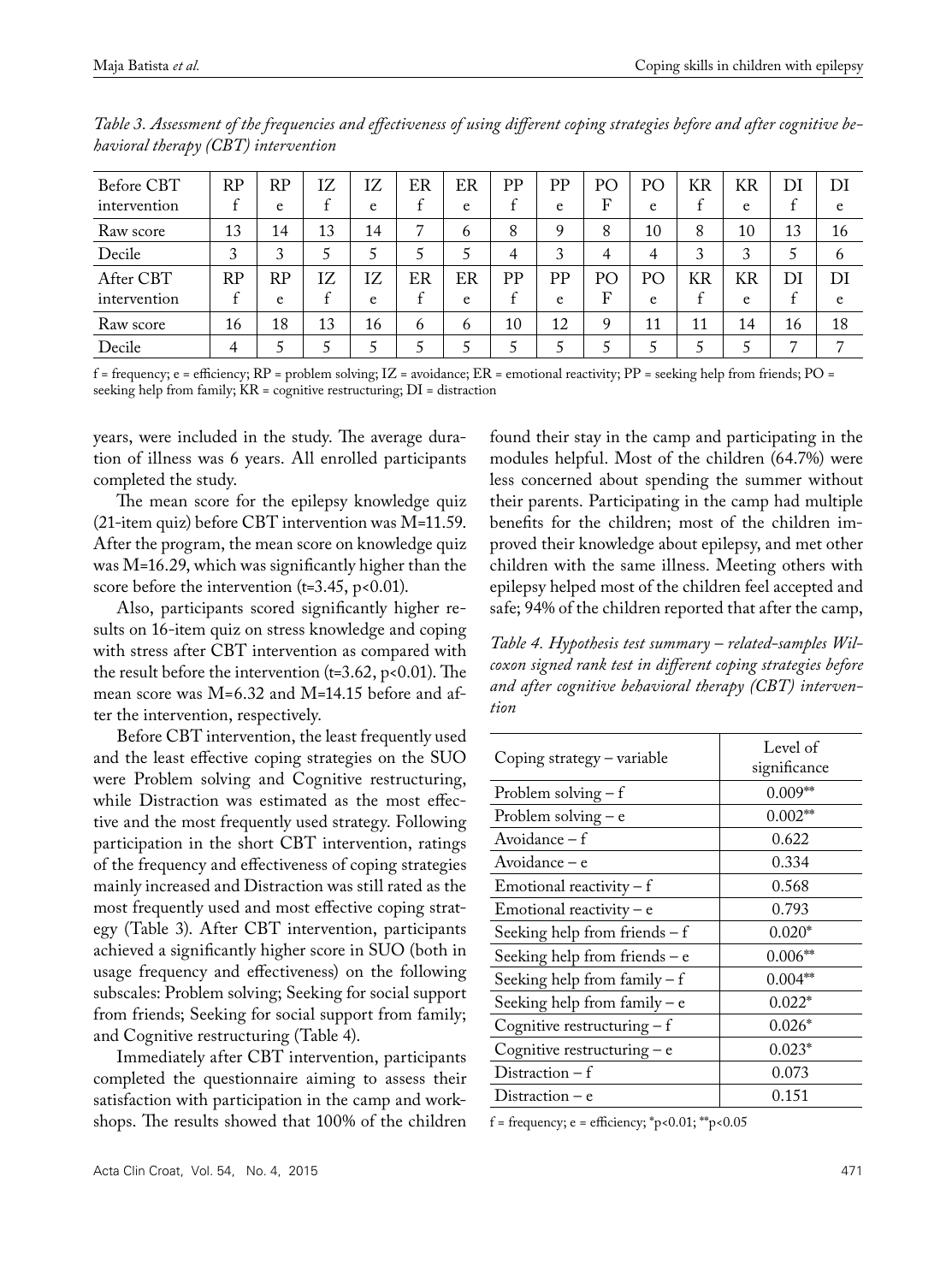they knew much more about epilepsy and how to cope with stress, while 88.2% of the children expressed their desire to return to the camp next year.

## **Discussion**

Results from this study showed positive effects of CBT intervention on the children's knowledge about epilepsy and stress, as well as on their coping with stress. After completion of the modules, the children's knowledge about stress and coping strategies significantly improved, as well as their knowledge about epilepsy, where the mean score even doubled compared to the mean score before the modules. Such a result is consistent with similar studies which also report an increase in knowledge (about epilepsy and seizures) after conduction of different interventions<sup>28,31,32</sup>. These results suggest that the implemented modules significantly influenced the increase of knowledge about epilepsy in children, and their knowledge about stress and coping strategies. The importance of this finding lies in logical conclusion that knowledge about stress and possible coping strategies contributes to their coping with stress successfully.

Analysis of the participants' results on SUO revealed that after CBT intervention, children estimated that they would more frequently use most of the coping strategies and that these strategies would be more efficient for them. In other words, it can be assumed that the intervention had positive effect on expansion and diversity of the possible coping strategies with stress, as well as on their estimate that different coping strategies are generally more helpful, especially for the following coping strategies: Problem solving; Seeking for social support from friends; Seeking for social support from family; and Cognitive restructuring. As mentioned in the Introduction section, it is generally considered and stated through numerous studies that active coping strategies (i.e. problem-focused coping and seeking social support) are more efficient compared to other coping strategies $^{33,34}$ .

On the other hand, before the CBT intervention, the most commonly used strategies were Avoidance; Expressing feelings; and Distraction. It is not surprising considering that children with epilepsy probably perceive illness as an uncontrollable state in which emotion-focused coping strategies are more commonly used. Although it has been stated that active coping, such as problem solving and cognitive restructuring, is associated with better psychological adjustment, there are some authors who do not share this opinion. The context of coping and the nature of stressor should be taken in consideration, having in mind controllability of stressful circumstances (whether or not they are controllable) and adjusting the specific coping strategy accordingly. Therefore, efficiency of the coping strategy used depends on the perception of stressful situation and on the evaluation of one's own coping style $33,34$ .

The results should also be considered in the light of coping characteristics specific for children and adolescents. The degree of the child's cognitive and social development affects the selection and repertoire of coping strategies. Thus, for example, problem solving method develops around middle childhood with the development of complex cognitive abilities, whereas for younger children it is characteristic that they experiment with a greater number of coping strategies compared to adolescents who use a smaller number of proven strategies<sup>30,33</sup>. The results concerning the coping strategy Seeking for social support were also expected since children more than adults depend on the others and in general on their environment due to the lower capacity of personal resources<sup>34</sup>, and thus it is important for them to use 'available' coping strategies.

Weaknesses of the study should also be mentioned. First limitation refers to measurement of the usage frequency and effectiveness of coping strategies upon completion of CBT intervention. The participants were asked to estimate how often they would use different coping strategies in the future and how efficient they would be for them. However, it is not possible to know whether it will really be so. Furthermore, the sample size was small and may not represent the general pediatric epilepsy population. There was no control group, so we cannot be completely sure whether the results could be attributed to the CBT intervention itself. There is no proof that the CBT itself was the major factor for the positive changes reported. It is feasible that young people with epilepsy who meet other young people with the same condition might greatly improve in both their attitude and coping strategies. Also, parents were not included in the study. There was no follow up to provide informa-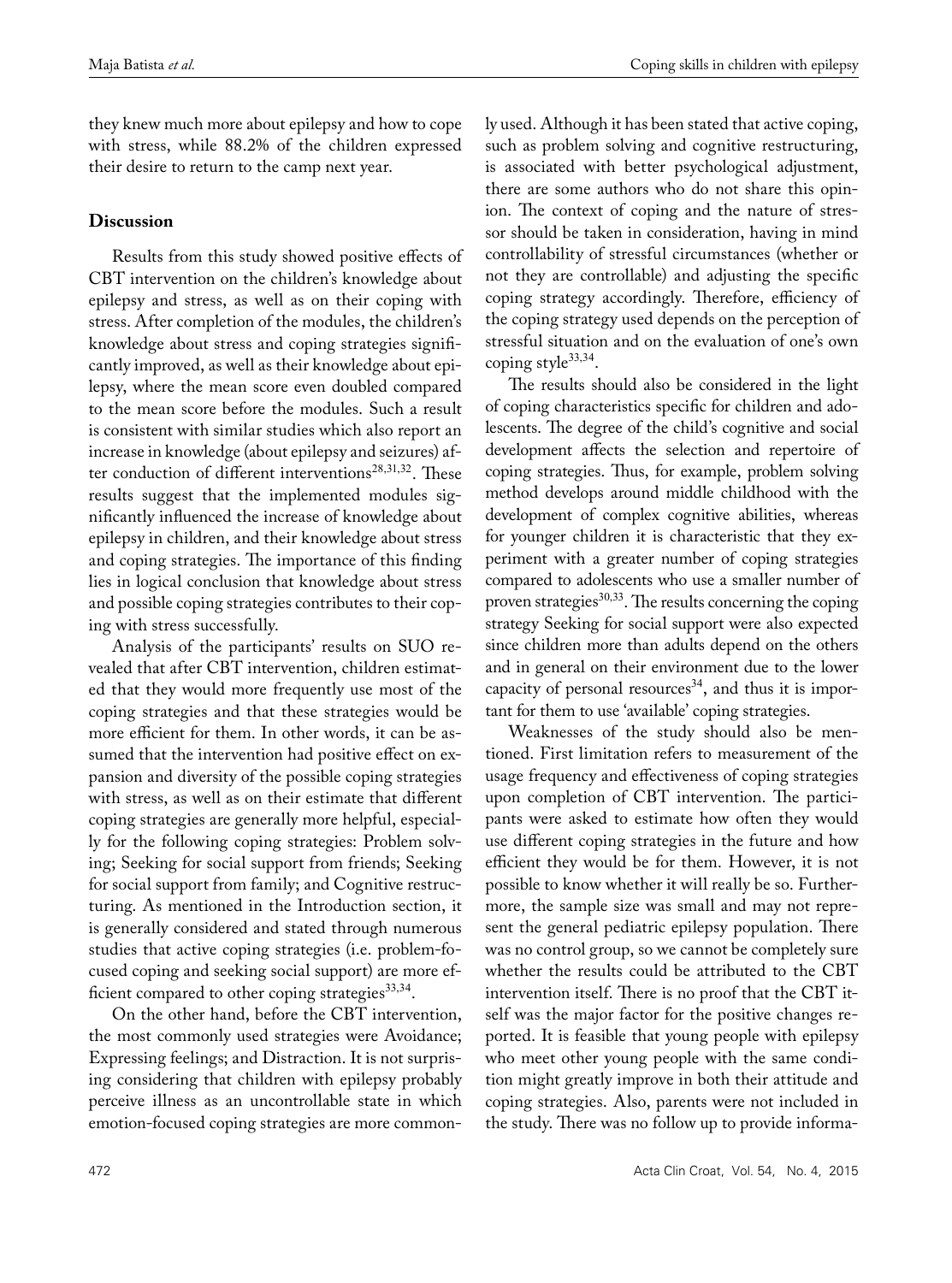tion on whether the CBT intervention had long-term effects. Future studies should include control group to make sure that CBT intervention itself affected changes on post-examination.

#### **Conclusion**

Study results supported the efficiency of short CBT intervention on increase of the knowledge about epilepsy and stress, as well as on diversity of the possible use of coping strategies. Taking into account recommendations from the current literature on the application of interventions aimed at enhancing coping skills as an effective treatment for pediatric epilepsy<sup>35</sup>, it is concluded that this CBT intervention was effective given both the overall increase in the usage of different coping strategies and increase in the usage frequency and effectiveness for Problem solving strategy; Seeking for social support from friends; Seeking for social support from family; and Cognitive restructuring. The application of short and cost-effective intervention yielded positive results, suggesting that short CBT psycho-educational interventions could be beneficial in the treatment of pediatric epilepsy. The mentioned limitations should be taken in consideration when developing further interventions and evaluation studies.

#### *Acknowledgment*

We are grateful to Anita Vulić-Prtorić for constructive suggestions, all of which led to improvements in the paper.

#### **References**

- 1. Turky A, Beavis JM, Thapar AK, Kerr MP. Psychopathology in children and adolescents with epilepsy: an investigation of predictive variables. Epilepsy Behav. 2008;12:136-44.
- 2. Baca CB, Vickrey BG, Caplan R, Vassar SD, Berg AT. Psychiatric and medical comorbidity and quality of life outcomes in childhood-onset epilepsy. Pediatrics. 2011;128:1532-43.
- 3. Davies S, Heyman I, Goodman R. A population survey of mental health problems in children with epilepsy. Dev Med Child Neurol. 2003;45:292-5.
- 4. Reilly C, Agnew R, Neville BGR. Depression and anxiety in childhood epilepsy: a review. Seizure. 2011;11:589-97.
- 5. Dunn WD, Austin JK, Huster GA. Symptoms of depression in adolescents with epilepsy. J Am Acad Child Adolesc Psychiatry. 1999;38:1132-8.
- 6. Baker GA, Spector S, McGrath Y, Soteriou H. Impact of epilepsy in adolescence: a UK controlled study. Epilepsy Behav. 2002;6:556-62.
- 7. Baker GA, Hargis E, Hsih MM, Mounfield H, Arzimanoglou A, Glauser T, *et al*. Perceived impact of epilepsy in teenagers and young adults: an international survey. Epilepsy Behav. 2008;12:395-401.
- 8. Suurmeijer TP, Reuvekamp MF, Aldenkamp BP. Social functioning, psychological functioning, and quality of life in epilepsy. Epilepsia. 2001;42:1160.
- 9. Bandstra NF, Camfield CS, Camfield PR. Stigma of epilepsy. Can J Neurol Sci. 2008;35:436-40.
- 10. Mirnics Z, Bekes J, Rozsa S, Halasz P. Adjustment and coping in epilepsy. Seizure. 2001;10:181-7.
- 11. Lach LM, Ronen GM, Rosenbaum PL, Cunningham C, Boyle MH, Bowman S, *et al*. Health-related quality of life in youth with epilepsy: theoretical model for clinicians and researchers. Part I: The role of epilepsy and co-morbidity. Qual Life Res. 2006;15:1161-71.
- 12. Austin JK, Huster GA, Dunn, DW, Risinger MW. Adolescents with active or inactive epilepsy or asthma: a comparison of quality of life. Epilepsia. 1996;37:1228-38.
- 13. Hoare P, Mann H, Dunn S. Parental perception of the quality of life among children with epilepsy or diabetes with a new assessment questionnaire. Qual Life Res. 2000;9:637-44.
- 14. Bielen I, Friedrich L, Sruk A, Planjar Prvan M, Hajnšek S, Petelin Ž, *et al*. Factors associated with perceived stigma of epilepsy in Croatia: a study using the revised Epilepsy Stigma Scale. Seizure. 2014;23:117-21.
- 15. Fisher RS, Vickrey BG, Gibson P, Hermann B, Penovich P, Scherer A, *et al*. The impact of epilepsy from the patient's perspective I. Descriptions and subjective perceptions. Epilepsy Res. 2000;41:39-51.
- 16. Hanssen-Bauer K, Heyerdahl S, Eriksson A. Mental health problems in children and adolescents referred to a national epilepsy center. Epilepsy Behav. 2007;10:255-62.
- 17. Oosterhuis A. Coping with epilepsy: the effect of coping styles on self-perceived seizure severity and psychological complaints. Seizure. 1999;8:93-6.
- 18. Frucht MM*,* Quigg M*,* Schwaner C*,* Fountain NB. Distribution of seizure precipitants among epilepsy syndromes*.* Epilepsia. 2000;41*:*1534*-*9*.*
- 19. Nakken KO*,* Solaas MH*,* Kjeldsen MJ*,* Friis ML*,* Pellock JM*,* Corey LA*.* Which seizure-precipitating factors do patients with epilepsy most frequently report? Epilepsy Behav. 2005;6*:*85*-*9*.*
- 20. Van Campen JS, Jansen FE, Steinbusch LC, Joëls M, Braun KP. Stress sensitivity of childhood epilepsy is related to experienced negative life events. Epilepsia. 2012;53:1554-62.
- 21. Haut SR, Vouyiouklis M, Shinnar S. Stress and epilepsy: a patient perception survey. Epilepsy Behav. 2003;4:511-4.